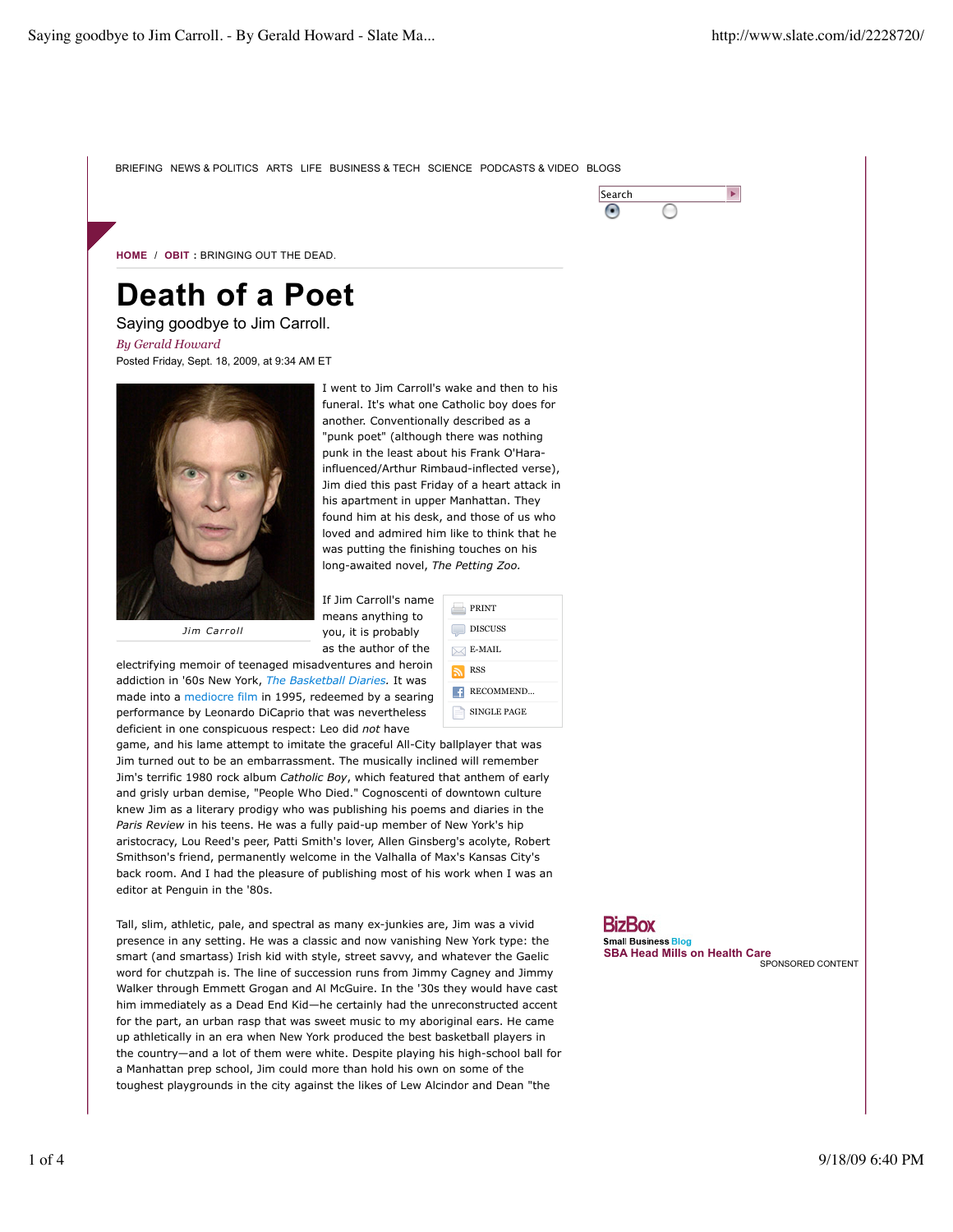Dream" Meminger. But his street-kid affect never quite hid his essentially generous and vulnerable nature and his poetic soul.

I thought of Jim not as my dopplegänger, exactly—that would have been ridiculous. But we were the same age, came from similar backgrounds (his old man was a saloon keeper; mine, a cop), and had something of the same spoiled

#### **Sponsored Links**

### **SECRET: White Teeth Trick**

Dentists don't want you to know about THIS teeth whitening secret! www.consumertipsweekly.net

**DON'T Pay for White Teeth** Learn the trick discovered by a mom to turn yellow teeth white w/under \$10. MomsTeethStory.com

#### **Healthier Way to Smoke?**

Learn About a Revolutionary Cigarette that has No Tar, Tobacco, or Toxins! News9Today.com

### **Buy a link here**

# MORE **OBIT** COLUMNS

### **Death of a Poet**

Saying goodbye to Jim Carroll. Gerald Howard | Sept. 18, 2009

**Edward M. Kennedy (1932-2009)**

The Kennedy who most changed America. Timothy Noah | Aug. 26, 2009

## **John Hughes**

He reinvented the teen movie for an entire generation. Dana Stevens | Aug. 7, 2009

**Search for more Obit articles**

**Subscribe to the Obit RSS feed**

**View our complete Obit archive**



**MOST READ MOST**

**E-MAILED**

**Fuzzy's Gone to Hamster Heaven 1.** How do I tell my kids they killed their pet? Sep 17, 2009

*Jennifer's Body* **2.** One of the most purely pleasurable movies of the year so far. **By Dana Stevens** | Sep 17, 2009

**My Mistake 3.**

How a factual error in Slate ended up in a White House speech. **By Timothy Noah** | Sep 17, 2009

**Murder Draped in Ivy 4.** Why the press can't get enough of Harvard or Yale murders.

altar boy's worldview, and we both worshipped at the dual shrines of the Roundball and the Word. I brought his astonishing first collection of poems, *Living at the Movie*s (1973), and *The Basketball Diaries* (1978) back into print and edited his next collection, *The Book of Nods* (1985), and his raffish and absorbing "Downtown Diaries," *Forced Entries* (1987). That book had a fun legal read, all right: I had to convince our skeptical lawyers that the polymorphously perverse, joyously substance-abusing cast of characters were libel-proof (and that in any case they might sue if they *weren't* seen snorting and screwing everything and everybody in sight) and that the minimally disguised Warhol "superstar" depicted jabbing a syringe full of amphetamines right through her mumu was unlikely to come forward. Plus, you know, she actually *did that.* I've never published a more scabrously entertaining book. Jim and I lost touch mostly after I left Penguin, but his editor Paul Slovak kept me abreast of Jim's activities and his declining health. For all that, opening the page to the obituary in the *Times* was a shock to the system. Surely he (and I) would be forever young? Jim Carroll was waked (in a blessedly closed casket) in a funeral home on Bleecker Street before a few dozen family, friends, and fans. The grief and loss was even thicker in the air than usual at these affairs. After the priest led us in

prayers, Jim's ex-wife, Rosemary, invited people to share their thoughts and memories. New York rock legend Lenny Kaye gave a moving mini-eulogy that touched on Jim's gifts as a raconteur and evoked his sweetness, ending with the famous line from "People Who Died:" "I salute you, brother." Two members of the original Jim Carroll Band, Terrell Winn and Steve Linsley, reminisced about hooking up with Jim in Bolinas, where he'd retreated to get clean, and crafting the triumph of punk sound and poetic sensibility that was the album *Catholic Boy*. Richard Hell marveled at the early arrival of Jim's gifts and expressed his admiration and astonishment. I spoke of just how much fun it was to be Jim's editor, fun being about as easy to experience in publishing these days as smoking in Mike Bloomberg's New York, and remembered the best Fourth of July of my life, when I played basketball in the Village all afternoon, showered, got good and ripped, and saw the Jim Carroll Band tear it up at the Ritz in their first New York appearance a few days after Scott Muni had unveiled "People Who Died" on WNEW-FM.

And then Patti Smith got up, her star power dialed down, and told a simple funny story about her first encounter with Jim, who had proceeded to recite for her a long section of Whitman from memory until he ... nodded ... off ... for about half an hour. Patti, "because I was a polite girl," sat there patiently until Jim awoke, and then he picked up exactly where he'd left off. This perfect vignette perfectly delivered, Patti turned to the casket, laid her hand on it gently, and and said, "Jim, when you get up there, say hello to Allen, and to William, and to Gregory,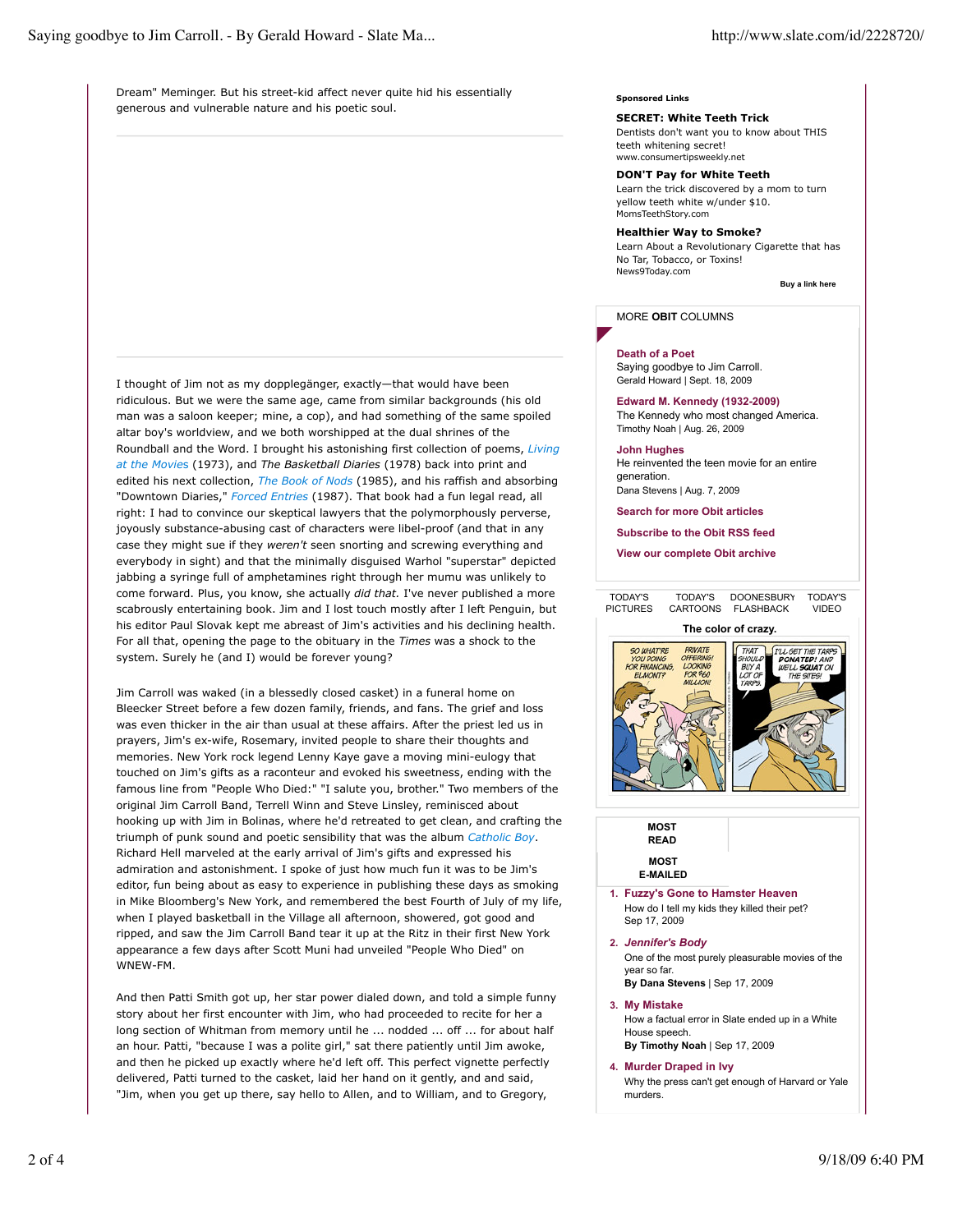and to Herbert [as in Ginsberg, Burroughs, Corso, and Huncke]. And to all our friends." That's when we all cried.

Patti did it to us again, at the funeral mass held the next morning at Our Lady of Pompeii on Carmine Street. The gaudy Italian baroque interior was well-stocked with the now somewhat aging band of '70s and '80s artists, hipsters, and fans—the one-time loyal customer base of CBGBs, Area, Danceteria, the Mudd Club. It felt like the *Soho News* should have been covering the event. But there was, surprisingly, no discordance whatsoever between the ultra-Catholic setting and old-school service and the worldly, transgressive-minded congregation. On this occasion, in honor of the man who sang passionately of being "a Catholic boy/ redeemed through pain, not through joy," the sacred and the profane joined hands. Jim's work and life were always at bottom quests for grace, and in a real sense he never left the church, which in any case will always welcome back its prodigal sons and daughters. After the consecration and the communion (which I, against all the rules that I recall very well, went up to receive for the first time in four decades), the priest invited Patti Smith and Lenny Kaye up to the podium. And with Lenny strumming his acoustic guitar, she sang her gorgeous song "Wing" as if it were a hymn, as if had been composed to complement the "Ave Maria" that had been sung 10 minutes before:

And if there's one thing could do for you you'd be a wing in heaven blue

To quote the song's refrain: "It was beautiful/ it was beautiful."



### **YOU MIGHT ALSO LIKE:**

Fuzzy's Gone to Hamster Heaven: How do I tell my kids they killed their pet?

- Serena Williams Swears to God: What do the Jehovah's Witnesses make of the tennis champion's tirade on the court?
- Dan Brown's Washington : What does The Lost Symbol gets wrong about the nation's capital? Everything.
- Mr. Manners: Can a book teach you how to be a man?

*Gerald Howard is a book editor in New York.*

*Photograph of Jim Carroll by Andrew Serban/Getty Images.*

#### **Sponsored Links**

#### **SECRET: White Teeth Trick**

Dentists don't want you to know about THIS teeth whitening secret! www.consumertipsweekly.net

> What did you think of this article? Join The Fray: Our Reader Discussion Forum

**POST A MESSAGE | READ MESSAGES**

**BizBOX** SBA Head Mills on Health Care Small Business Blog

SPONSORED CONTENT

#### **By Jack Shafer** | Sep 17, 2009

**Shielded 5.** Obama's smart decision to scuttle Bush's European missile-defense plan. **By Fred Kaplan** | Sep 17, 2009



# ™BIG<br>MONDY

**A Sour Milk Market**

**Google Challenges Yahoo with Ad Exchange Crunching the Cash for Clunkers Numbers**

## **MAROOT**

**Rookie Mistake**

- **'It's Not on Obama. It's Really Still on Us.'**
- **The Uppity-Negro Syndrome**

# **FP** Foreign Policy

**Obama's Doesn't Care About International Law, Either**

**Hilarious Photos of Putin and Medvedev**

**Could Kanye West Be Considered an American Dissident?**

# <del>double X</del>

**The Christian Right Cultivates Teenage Childbirth**

**Scarlett Johansson Can Sing!**

**Tuesday Night Dinner Party: Two Pro Foodies and an Unclever Salmon**

### **StirCNICN**

**Sports: John Stockton Assists Hall Of Fame Officials In Setting Up Induction Ceremony**

**Michael J. Fox Reluctantly Fields Hoverboard Question During Parkinson's Research Benefit Color Blindness Cured in Monkeys**

# washingtonpost.com

**Mortgage Crisis Hits Federal Housing Agency**

- **NATO Proposes Link With Russia**
- **A \$1,300 Mission to Fell ACORN**

## Neusuedk

**Where Are the War Protestors on Afghanistan?**

- **What Libya's Kaddafi Can Teach World Leaders**
- **Can Angelides Panel Bring Justice to Wall Street?**

**FEATURED ADVERTISER LINKS Equifax can help you monitor your credit. Learn more**